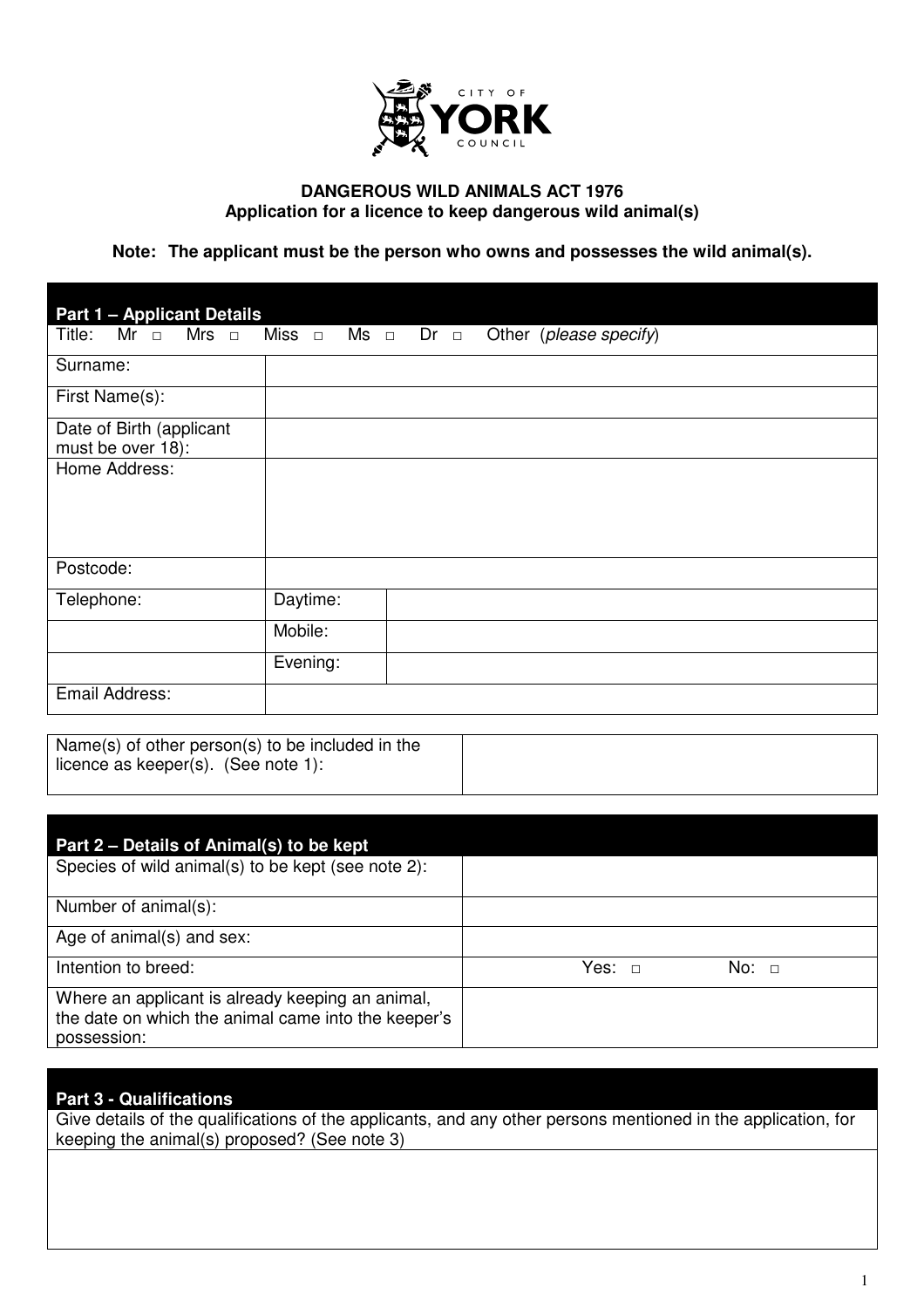| Part 4 – Details of where animal(s) to be kept |  |
|------------------------------------------------|--|
| Address at which animal(s) to be kept:         |  |
|                                                |  |
|                                                |  |
| Telephone:                                     |  |
| Emergency address in absence of keeper:        |  |
|                                                |  |
|                                                |  |
| Telephone:                                     |  |

| Part 5 - Accommodation and facilities                                              |             |
|------------------------------------------------------------------------------------|-------------|
| How are the premises constructed                                                   | Walls:      |
|                                                                                    | Floors:     |
|                                                                                    | Partitions: |
| Size of the premises                                                               |             |
| Method of ensuring adequate temperature and<br>proposed temperature                |             |
| How are the premises drained?                                                      |             |
| How are the premises ventilated?                                                   |             |
| How are the premises lit?                                                          |             |
| What cleansing methods are used?                                                   |             |
| Disposal of refuse associated with the animal(s)                                   |             |
| What security arrangements are in place<br>(construction, safety precautions etc)? |             |
| What are the arrangements for feeding (storage,<br>preparation, cooking, etc)?     |             |
| What fire precautions are in place (equipment, key<br>holders, etc)?               |             |
| What precautions are in place to prevent disease?                                  |             |
| What facilities are in place for restricting animals?                              |             |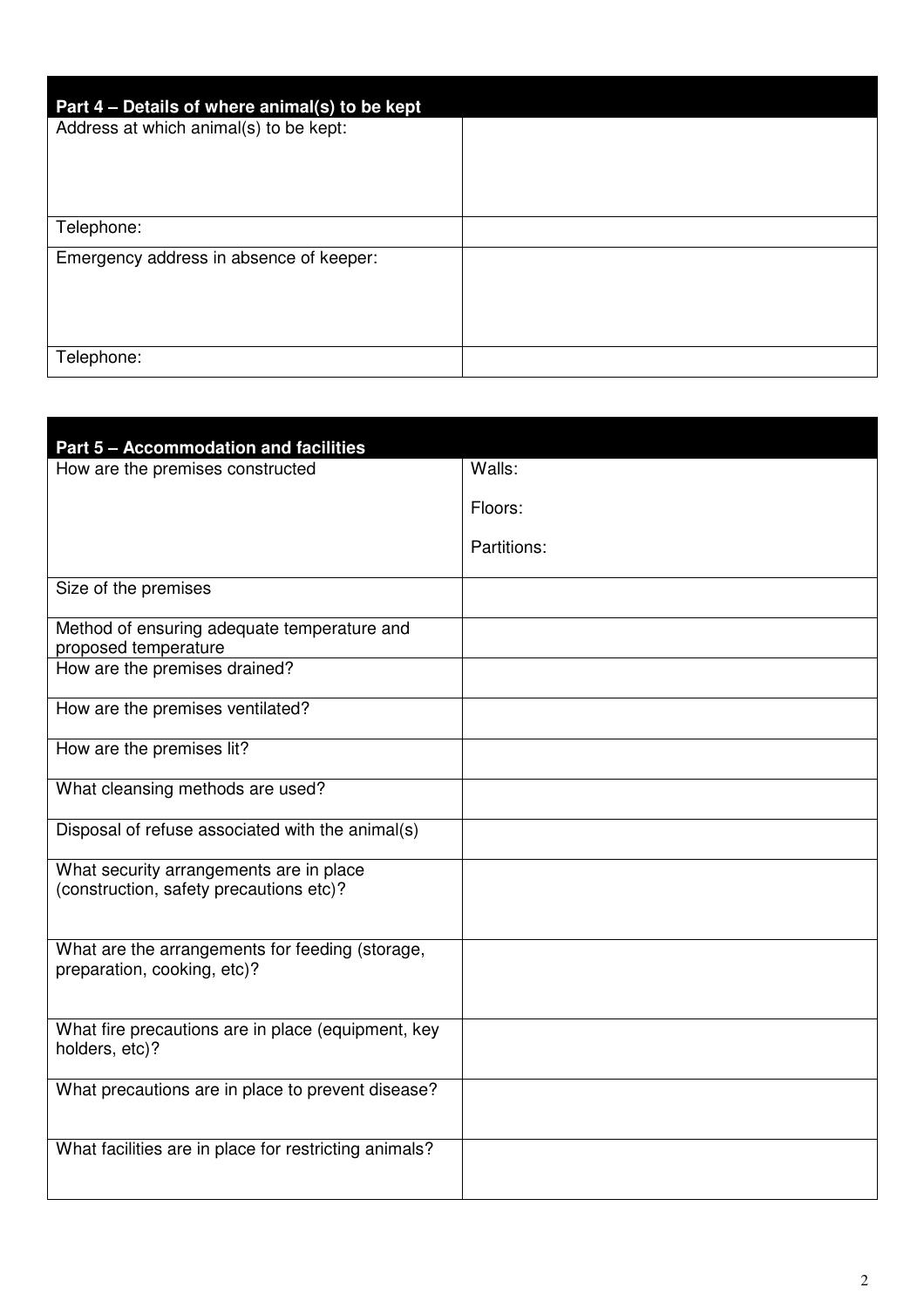| What space is there for exercise?                 |  |
|---------------------------------------------------|--|
| Give details of the method of exercise            |  |
| Give details of the security of the exercise area |  |

| Part 6 – Transporting animal(s)                                                                   |                  |
|---------------------------------------------------------------------------------------------------|------------------|
| Do you anticipate any temporary or permanent<br>movement of the animal(s)?                        | Yes: □<br>No:  ⊓ |
| If 'Yes' please state circumstances:                                                              |                  |
| Transport arrangements:                                                                           |                  |
| If you do not already possess the animal(s), how will<br>it/they be transported to your premises? |                  |

## **Part 7 –Liability Insurance**

**It is necessary for the licensee to hold a current insurance policy covering him or any other person**  entitled to keep the animal(s) under the terms of the licence against liability for any damage which **may be caused by the animal(s). A minimum of £1 million insurance cover is required.** 

| Do you have adequate insurance?       | No: $\Box$ |
|---------------------------------------|------------|
| Name and address of insurance company |            |
|                                       |            |
| Number of insurance policy            |            |

| <b>Part 8 - Usual Veterinary Surgeon</b> |
|------------------------------------------|
|                                          |
|                                          |
|                                          |
|                                          |
|                                          |
|                                          |
|                                          |
|                                          |
|                                          |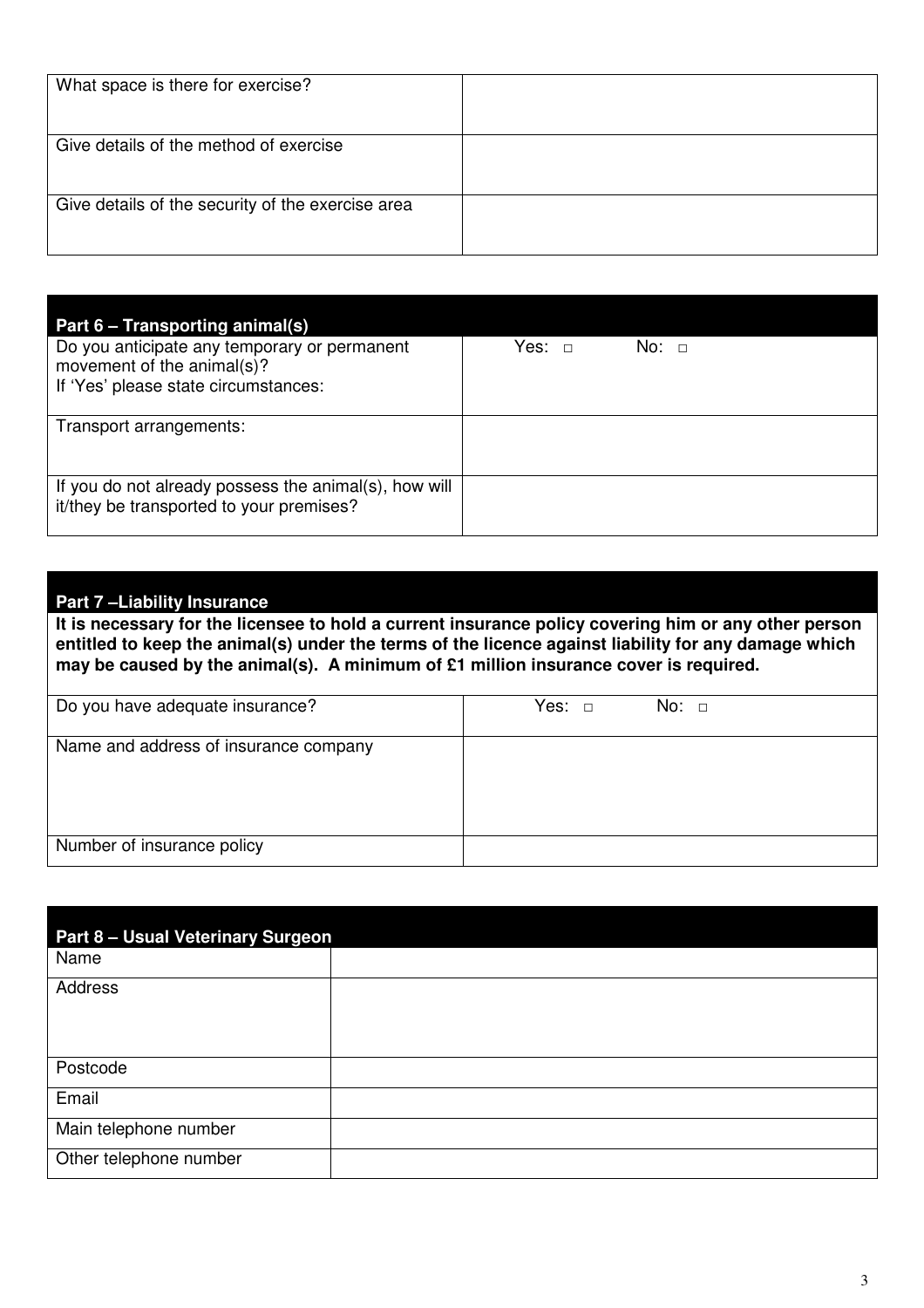# **Part 9 – Disqualifications & convictions Has the applicant, or any person who will have control or management of the establishment, ever been disqualified from:**  Keeping a pet shop? Yes: □ No: □ Keeping a dog? Yes: □ No: □ Keeping an animal boarding establishment?  $\vert$  Yes: □ No: □ Keeping a riding establishment?  $\overline{ }$  Yes: □ No: □ Having custody of animals? The Most Control of Alexing Custody of animals? The Most Control of Alexing Control of Alexing Control of Alexing Control of Alexing Control of Alexing Control of Alexing Control of Alexing Cont Has the applicant, or any person who will have control or management of the establishment, been convicted of any offences under Animal Welfare or Animal Wildlife legislation (See Note 3)? (If answer is yes give details) Yes: □ No: □ Have you ever been disqualified under the Dangerous Wild Animals Act 1976 from keeping wild animals? (If answer is yes give details) Yes: □ No: □ Has the applicant, or any person who will have control or management of the establishment, ever had a licence refused, revoked or cancelled? Yes: □ No: □

### **Part 10 – Additional details & attachments**

**Provide any additional information required or relevant to your application.** 

| The following documents must be submitted with the application form:                                                                                       |  |
|------------------------------------------------------------------------------------------------------------------------------------------------------------|--|
| Site plan and layout of the facilities - to scale<br>(provide a detailed plan of premises and accommodation<br>and site plan showing surrounding property) |  |
| Copy of Liability Insurance                                                                                                                                |  |
| Waste disposal contract for excreta, bedding and other<br>waste material, where applicable                                                                 |  |
| Contract for disposal of dead stock, where applicable                                                                                                      |  |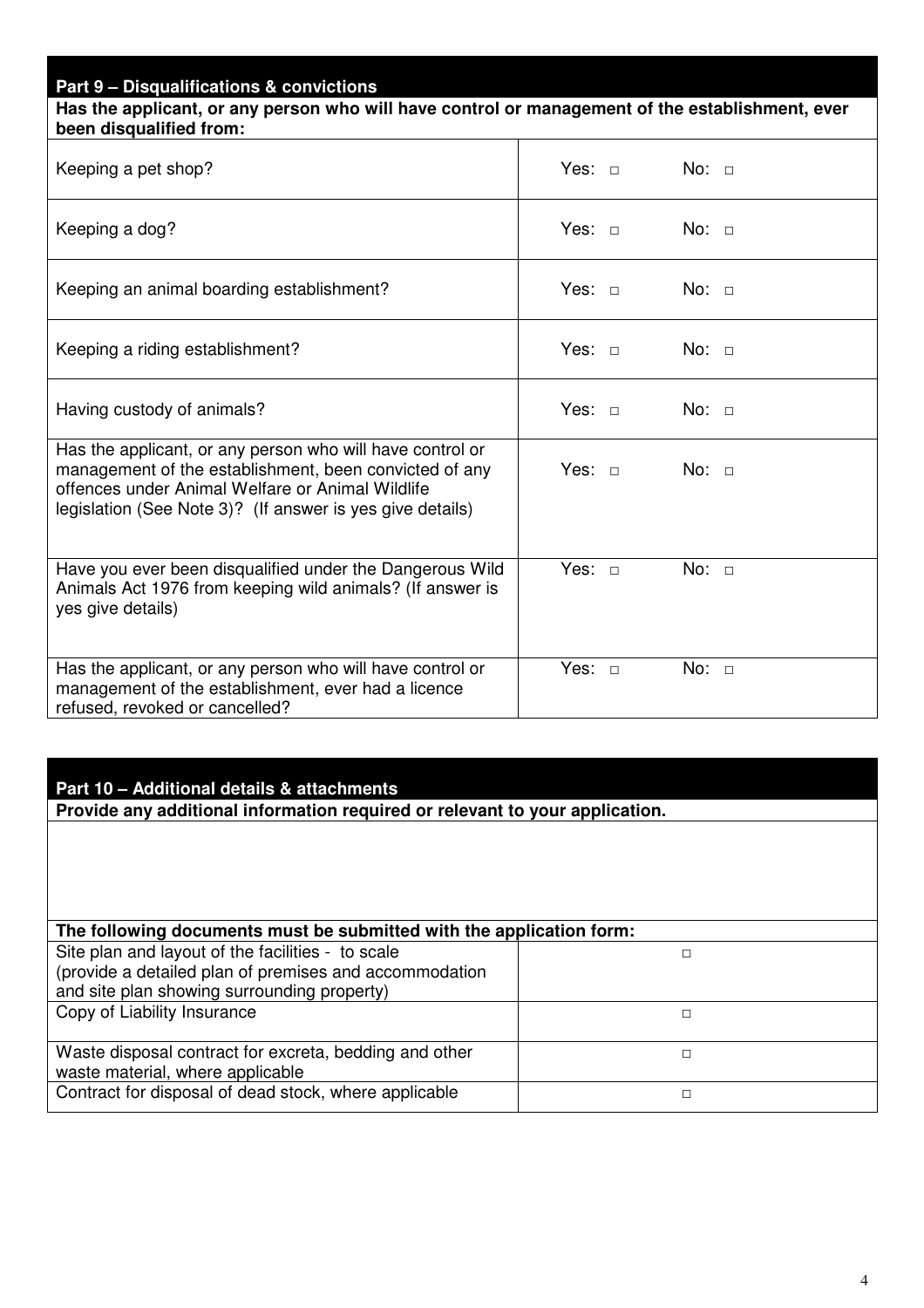# **Part 11 – Fees & method of payment**

[Please refer to our Animal health licence fees information for details: https://www.york.gov.uk/](https://www.york.gov.uk/HealthSafetyFoodSafetyAnimalHealthLicenceFees#AH) HealthSafetyFoodSafetyAnimalHealthLicenceFees#AH. An additional fee will be payable for any veterinary inspection that may be required. (See note 5) **Methods of Payment**  1. **By cheque** made payable to City of York Council 2. **By bank card** call 01904 552512 to make payment. 3. **By BACS** Please include licence/certificate number or name of premises on payment and allow three days to clear. **ACCOUNT NUMBER:** 70897558 **SORT CODE:** 40 - 47 - 31 **ACCOUNT NAME:** CITY OF YORK GENERAL ACCOUNT **BANK NAME:** HSBC PLC **BANK ADDRESS:** 13 PARLIAMENT STREET **YORK** 

**Please note City of York Council does not accept cash payments.**

YO1 8XS

#### **Part 12 - Declaration**

I am aware of the provisions of the Dangerous Wild Animals Act 1976. The details in the application form and any attached documentation are correct to the best of my knowledge and belief.

I agree to permit an officer, veterinary surgeon or veterinary practitioner authorised by City of York Council to inspect the premises which are the subject of this application before any licence is granted.

| Signed                   |  |
|--------------------------|--|
| Full Name (please print) |  |
| Position in business     |  |
| Date                     |  |

**Please note City of York Council is under a duty to protect the public funds it administers and to this end may use the information you have provided on this form for the prevention and detection of fraud. It may also share this information with other bodies responsible for auditing or administering public funds for these purposes** 

Please return completed form together with any additional information and fee (if cheque): City of York Council Licensing Unit Hazel Court EcoDepot James Street York YO10 3DS

Telephone: 01904 552512 Email: licensing.unit@york.gov.uk